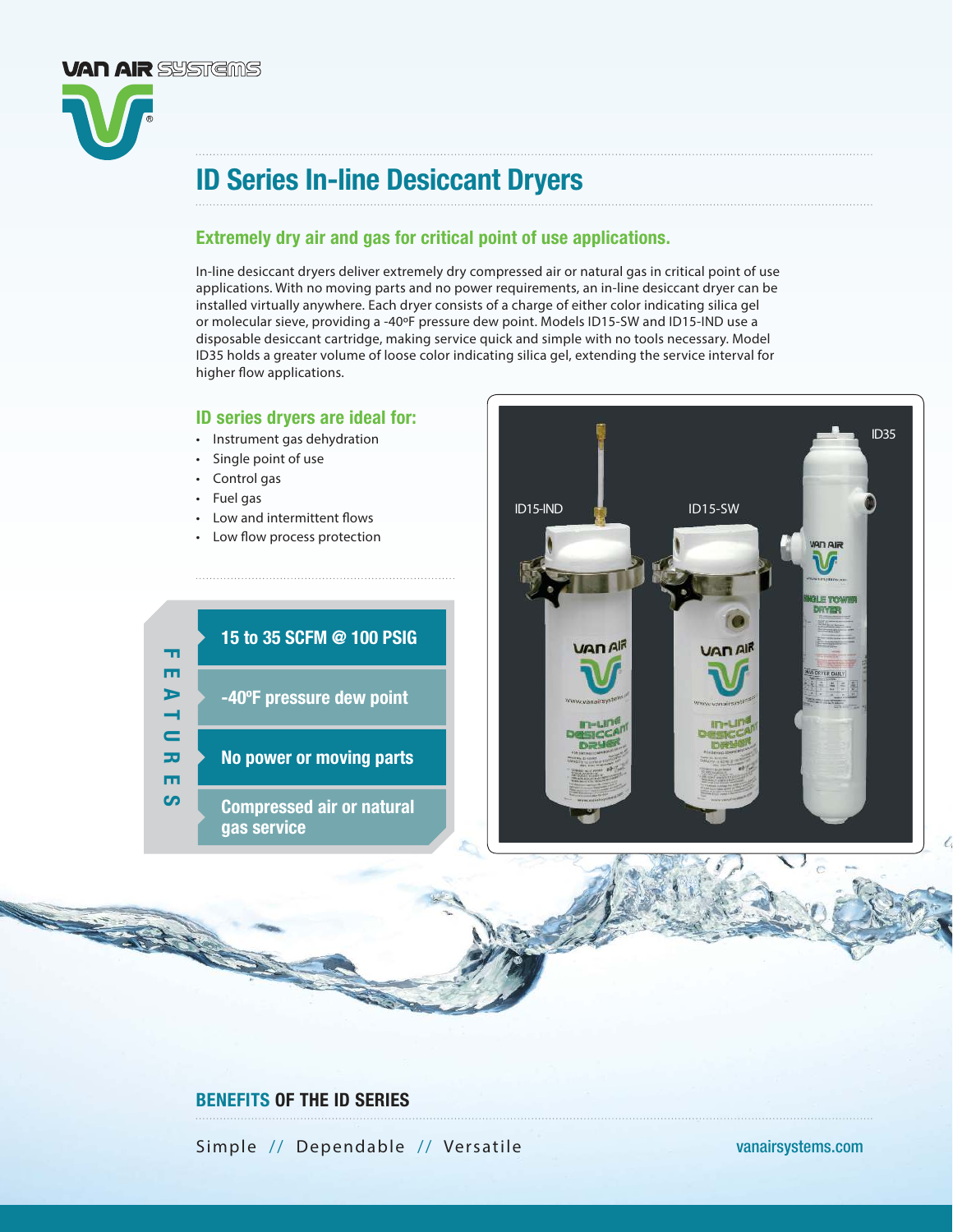#### **SPECIFICATIONS**

### ID15-SW & ID15-IND

- Housing: Cast aluminum alloy
- Differential pressure at 100 PSI: less than 1PSI
- Depressurization valve: 1/4" NPT Ball Valve
- Sight window (ID15-SW)
- Color change indicating stick (ID15-IND)
- 23 oz. color indicating silicagel (ID15-SW; SG-23 cartridge model)
- 16 oz. molecular sieve (ID15-IND; MS-16 cartridge model)
- ID15-IND for compressed air service only

### ID35

- Housing: Steel, ASME Sec. VIII, Div. I
- Differential pressure at 100 PSI: less than 1
- Desiccant drain port: 1/2" NPT
- Sight window
- 8 lbs. color indicating silica gel

| <b>DIMENSIONS &amp; SPECIFICATIONS</b> |            |      |    |           |                |                        |                                           |        |      |
|----------------------------------------|------------|------|----|-----------|----------------|------------------------|-------------------------------------------|--------|------|
|                                        | A          | B    |    | C         | Inlet<br>Conn. | <b>Outlet</b><br>Conn. | <b>Maximum</b><br><b>Working Pressure</b> | Weight |      |
| <b>Model No.</b>                       | in<br>cm   | in   | cm | in<br>cm  |                |                        | <b>PSIG / BARG</b>                        | lbs    | kg   |
| $ID15-IND$                             | 18 1/2 47  | 31/2 | 9  | $51/2$ 14 | $1/2$ " NPT    | $1/2$ " NPT            | 200/13.8                                  | 5      | 2.3  |
| ID <sub>15</sub> -SW                   | 13 1/2 34  | 31/2 | 9  | $51/2$ 14 | $1/2$ " NPT    | $1/2$ " NPT            | 200/13.8                                  | 6      | 2.3  |
| ID <sub>35</sub>                       | 28 3/16 72 | 41/2 | 12 | 41/219    | $1"$ NPT       | $1"$ NPT               | 250/17.2                                  | 38     | 17.2 |

| <b>MAXIMUM CAPACITIES</b> SCFM/Nm3hr for -40°F PDP |                            |                                   |                             |                                     |                                     |                                     |  |  |  |  |  |  |  |  |
|----------------------------------------------------|----------------------------|-----------------------------------|-----------------------------|-------------------------------------|-------------------------------------|-------------------------------------|--|--|--|--|--|--|--|--|
| <b>Model No.</b>                                   | 25 PSIG<br><b>1.7 BARG</b> | <b>50 PSIG</b><br><b>3.4 BARG</b> | <b>100 PSIG</b><br>6.9 BARG | <b>150 PSIG</b><br><b>10.3 BARG</b> | <b>200 PSIG</b><br><b>13.8 BARG</b> | <b>250 PSIG</b><br><b>17.2 BARG</b> |  |  |  |  |  |  |  |  |
| <b>ID15 IND/SW</b>                                 | 5 8                        | 8.5 14                            | 15 24                       | 21 34                               | 28<br>-45                           |                                     |  |  |  |  |  |  |  |  |
| ID <sub>35</sub>                                   | 14 23                      | -32<br>20                         | 35<br>.56                   | 80<br>50                            | 66<br>106                           | 130                                 |  |  |  |  |  |  |  |  |



2950 Mechanic Street, Lake City, PA 16423, USA | Toll Free Phone 800-840-9906 | Corporate Fax 814-774-0778 | Order Entry Fax 814-774-3482 . . . . . . . . . . . . .



Distributed By: